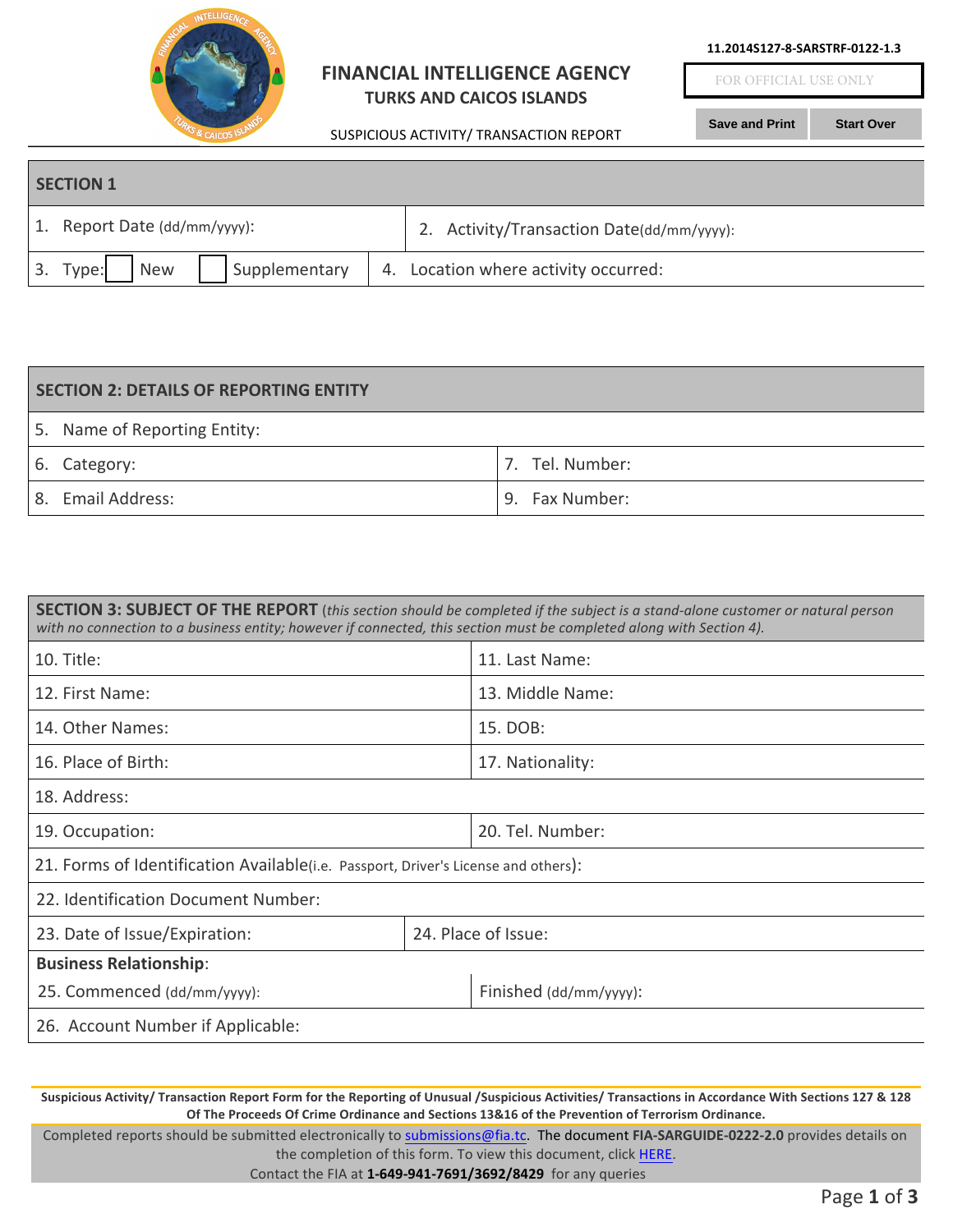| <b>SECTION 4: DETAILS OF SUBJECT</b> (if subject is a legal entity)          |                                                 |  |  |
|------------------------------------------------------------------------------|-------------------------------------------------|--|--|
| 27. Legal Entity's Name:                                                     |                                                 |  |  |
| 28. Country Registered/ Incorporated:                                        | 29. Date Registered/ Incorporated (dd/mm/yyyy): |  |  |
|                                                                              |                                                 |  |  |
| 30. Address of the Registered Office:                                        |                                                 |  |  |
| 31. Business Address:                                                        |                                                 |  |  |
| 32. Trade or Business Activity:                                              |                                                 |  |  |
| 33. Business Relationship:                                                   |                                                 |  |  |
| Commenced (dd/mm/yyyy):                                                      | Finished (dd/mm/yyyy):                          |  |  |
| 34. Was the subject introduced?<br>Yes<br><b>No</b>                          |                                                 |  |  |
| 35. If Yes, state full details and address of introducer in the space below: |                                                 |  |  |
| Name:                                                                        | Tel. Number:                                    |  |  |
| Address:                                                                     |                                                 |  |  |
| 36. Shareholders:                                                            |                                                 |  |  |
| Name:                                                                        | Name:                                           |  |  |
| 37. Directors:                                                               |                                                 |  |  |
| Name:                                                                        | Name:                                           |  |  |
| 38. Ultimate Beneficial Owner (s):                                           |                                                 |  |  |
| Name:                                                                        | Address:                                        |  |  |
| Name:                                                                        | Address:                                        |  |  |
| 39. Account Number if Applicable:                                            |                                                 |  |  |
|                                                                              |                                                 |  |  |

| SECTION 5: INSTRUMENTS/MECHANISMS USED/ATTEMPTED (Choose by ticking all that apply to the<br>instrument/mechanism used)                                                                                                                                              |  |  |
|----------------------------------------------------------------------------------------------------------------------------------------------------------------------------------------------------------------------------------------------------------------------|--|--|
| 40. Instruments and Mechanisms<br>Mutual fund<br>Notes/ Currency<br>Letter of credit<br>Cheque<br>Wire / Money<br>Gaming chips<br>Insurance<br>Credit/ Debit Card<br>transfer<br>policy<br>Other:                                                                    |  |  |
| 41. Currency & Value:                                                                                                                                                                                                                                                |  |  |
| 42. Transaction Type:<br>Completed<br>Attempted                                                                                                                                                                                                                      |  |  |
| Suspicious Activity/ Transaction Report Form for the Reporting of Unusual /Suspicious Activities/ Transactions in Accordance with Sections 127 & 128<br>of The Proceeds Of Crime Ordinance and Sections 13 & 16 of the Prevention of Terrorism Ordinance.            |  |  |
| Completed reports should be submitted electronically to submissions@fia.tc. The document FIA-SARGUIDE-0222-2.0 provides details on<br>the completion of this form. To view this document, click HERE.<br>Contact the FIA at 1-649-941-7691/3692/8429 for any queries |  |  |